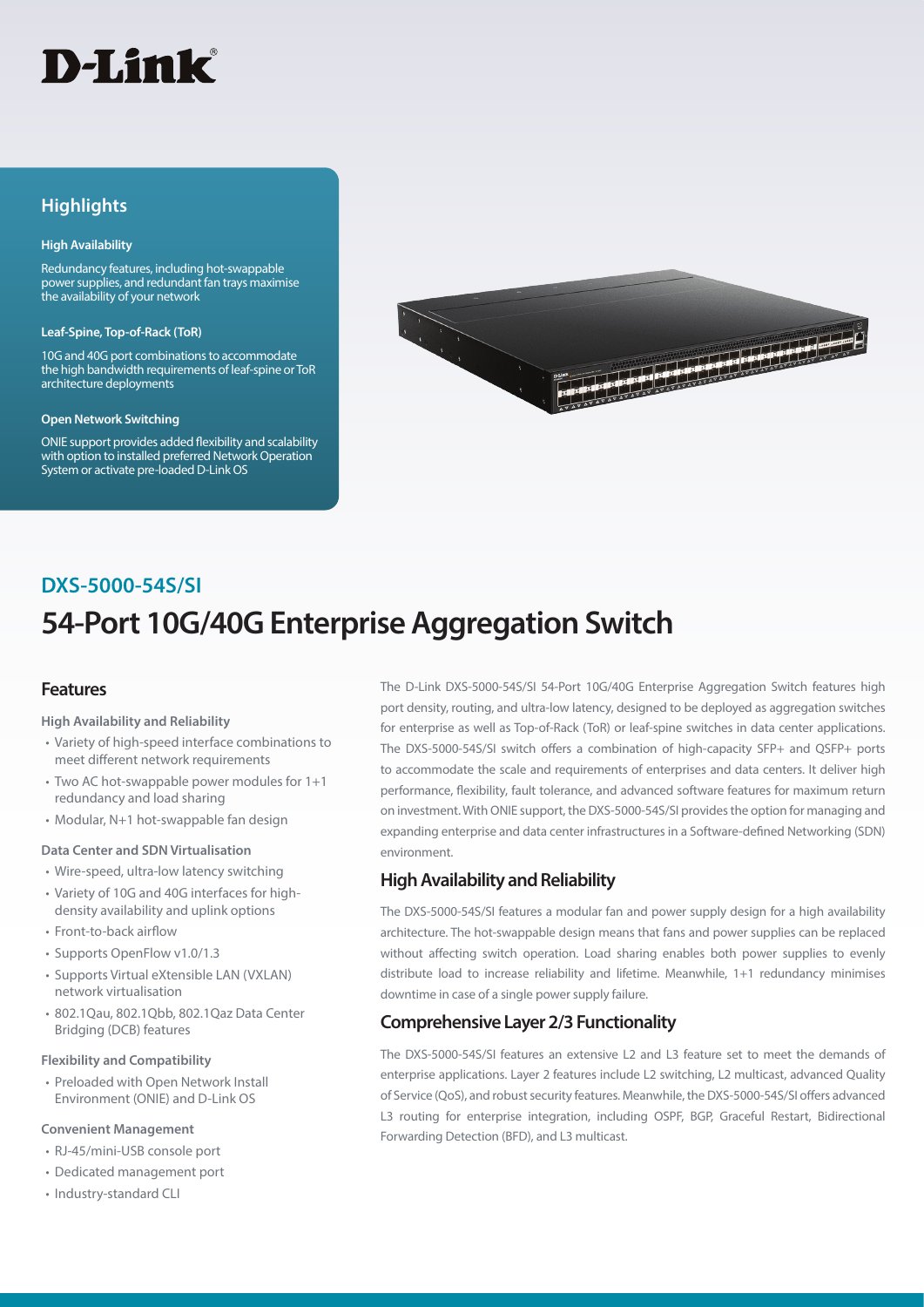# D-Link®

# **DXS-5000-54S/SI 54-Port 10G/40G Enterprise Aggregation Switch**

## **Virtualisation and Data Center Features**

VXLAN allows network administrators to deploy larger and more flexible VLAN architectures. Using a 24 bit ID, VXLAN greatly increases the number of simultaneous VLANs. Compared to the 4096 limit of traditional VLAN protocols, VXLAN enables the deployment of up to 16 million isolated logical networks across Layer 3 subnets, to accommodate the increasing scale of virtualised cloud environments.

Data Center Bridging (DCB) is an essential set of enhancements to Ethernet for networking in data center environments. The D-Link OS for the DXS-5000-54S/SI switch supports several core components of Data Center Bridging (DCB) such as IEEE 802.1Qbb, IEEE 802.1Qaz, IEEE 802.1Qau, and VXLAN. IEEE 802.1Qbb (Priority-based Flow Control) provides flow control on specific priority levels to ensure there is no data loss during network congestion. IEEE 802.1Qaz (Enhanced Transmission Selection) manages the allocation of bandwidth amongst different traffic classes. IEEE 802.1Qau (Congestion Notification) provides congestion management for data flows within network domains to avoid congestion.

## **Bare Metal and Open Networking Switches**

The DXS-5000-54S/SI support open networking, providing IT professionals with innovative third-party operating systems and software options. This lowers costs by separating software from hardware and increases network agility and flexibility. With support for standards-based tools and standards-based applications, open networking simplifies scalability and future-proofs the network.

The DXS-5000-54S/SI is pre-loaded with Open Network Install Environment (ONIE). ONIE is an open source install environment that acts as an enhanced boot loader. This small Linux operating system allows administrators to install the network operating system(s) of choice as part of the data center provisioning process in the same manner that servers are provisioned. The ability to pick and choose software based on practical requirements eliminates the restrictions imposed by vendor-locked software environments.

## **Deployment Scenarios**



**Top of Rack (ToR) / End of Row (EoR) Configuration**





### **Leaf-Spine Configuration Fibre Channel over Ethernet (FCoE) Configuration**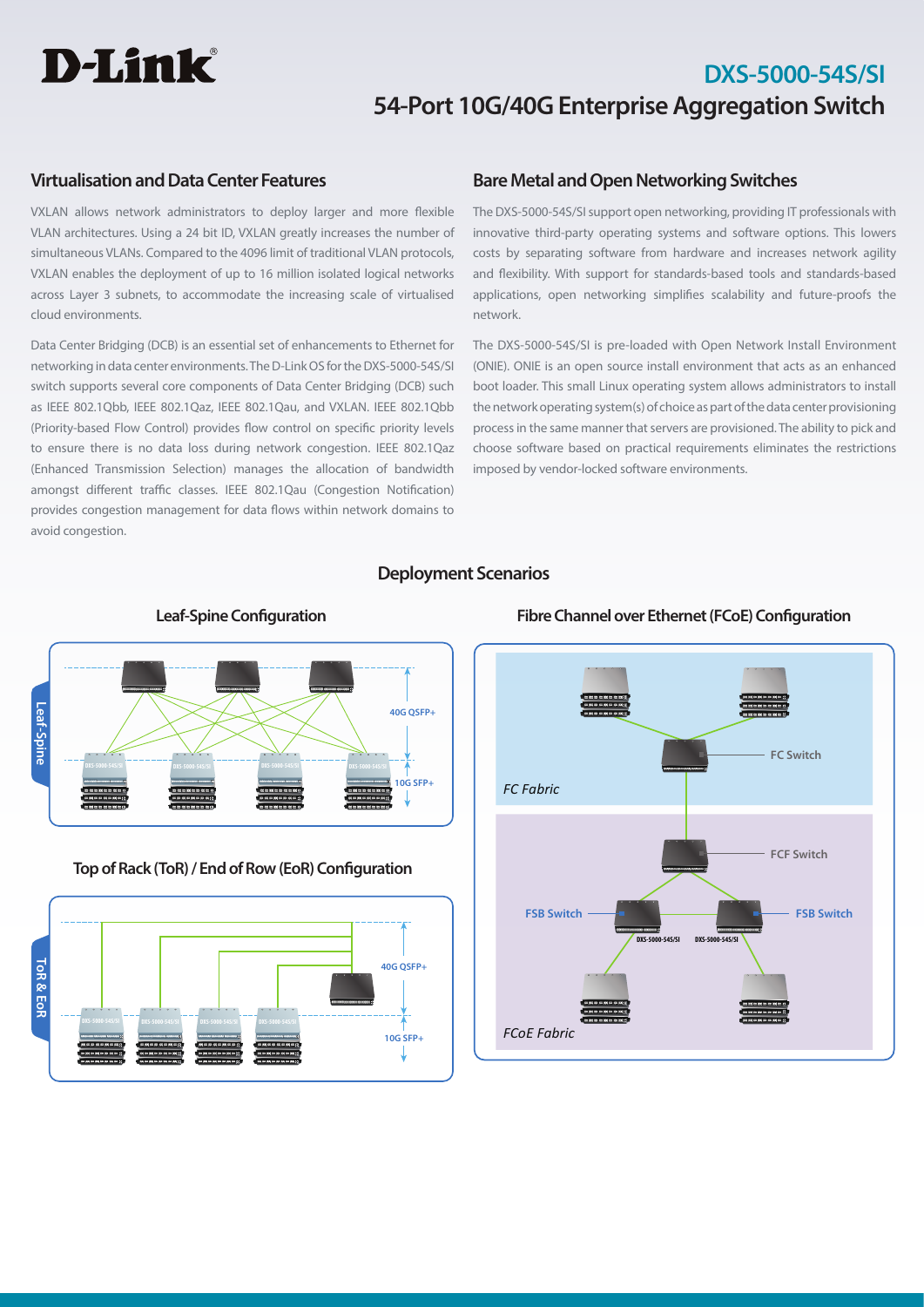

| <b>Technical Specifications</b> |                                                                                  |  |
|---------------------------------|----------------------------------------------------------------------------------|--|
| General                         | DXS-5000-54S/SI                                                                  |  |
| Interfaces                      | +48 x 10G SFP+ ports<br>• 6 x 40G QSFP+ ports<br>• 1 x USB 2.0 port              |  |
| Console Port                    | • 1 x mini-USB console port                                                      |  |
| OOB Management Port             | • 1 x 10/100/1000BASE-T RJ-45 port                                               |  |
| Performance                     |                                                                                  |  |
| <b>Switching Capacity</b>       | • 1.44 Tbps                                                                      |  |
| Max. Forwarding Rate            | • 1,071 Mpps (1.071 Bpps)                                                        |  |
| Packet Buffer Memory            | $\cdot$ 12 MB                                                                    |  |
| <b>MAC Address Table</b>        | $-288K$                                                                          |  |
| Physical                        |                                                                                  |  |
| Power Input                     | · 1+1 redundant power supply design<br>• Input: 100 to 240 V AC, 50/60 Hz        |  |
| Maximum Power<br>Consumption    | $\cdot$ 295 W                                                                    |  |
| Heat Dissipation (Max.)         | • 1006.58 BTU/hr                                                                 |  |
| Fans                            | $\cdot$ 4 x fans                                                                 |  |
| Acoustics                       | • Max: 74 dB<br>• Min: 62 dB                                                     |  |
|                                 |                                                                                  |  |
| Dimensions (W x D x H)          | +440 x 406 x 44 mm (17.32 x 16 x 1.73 inch)                                      |  |
| Weight                          | • 9 kg (19.8 lbs)                                                                |  |
| Operating Temperature           | • 0 to 45 °C (32 to 113 °F)                                                      |  |
| Storage Temperature             | • -40 to 70 °C (-40 to 158 °F)                                                   |  |
| <b>Operating Humidity</b>       | • 5% to 95% RH, non-condensing                                                   |  |
| <b>Storage Humidity</b>         | • 5% to 95% RH, non-condensing                                                   |  |
| <b>MTBF</b>                     | • 205,000 hours                                                                  |  |
| Certifications                  |                                                                                  |  |
| Safety                          | • cULus<br>$\overline{\phantom{a}}$ CCC<br>$-BSMI$<br>$\bullet$ CB<br>$\cdot$ CE |  |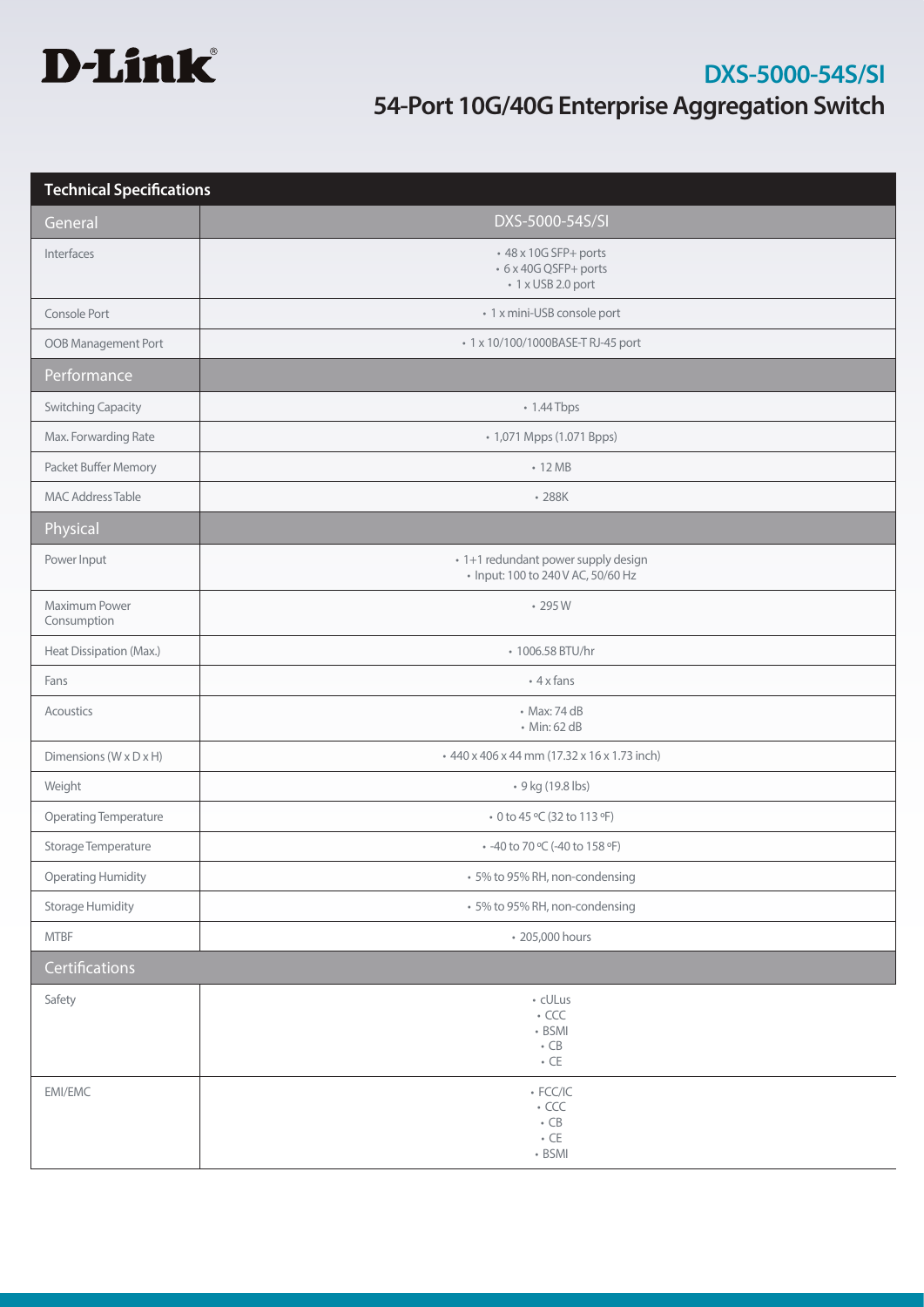

| Software Features (D-Link OS) |                                                                                                                                                                                                                                                                                                                                                                                                                                  |                                                                                                                                                                                                                                                                                                                                                        |  |
|-------------------------------|----------------------------------------------------------------------------------------------------------------------------------------------------------------------------------------------------------------------------------------------------------------------------------------------------------------------------------------------------------------------------------------------------------------------------------|--------------------------------------------------------------------------------------------------------------------------------------------------------------------------------------------------------------------------------------------------------------------------------------------------------------------------------------------------------|--|
| L <sub>2</sub> Features       | • MAC address table<br>• Up to 288K entries<br>· 802.3ad Link Aggregation<br>· Max. 64 groups per device<br>• Max. 32 ports per group<br>• Spanning Tree Protocol (STP)<br>• 802.1D STP<br>• 802.1w RSTP<br>• 802.1s MSTP<br>• BPDU Filter/Guard<br>• Loop Guard<br>• TCN Guard<br>• Root Guard                                                                                                                                  | • Supports 802.3x Flow Control<br>• Jumbo frame<br>• Up to 9 Kb<br>• Port mirroring<br>· Supports One-to-One, Many-to-One<br>• Supports mirroring for Tx/Rx/Both<br>• Supports up to 4 mirroring groups<br>• Flow mirroring<br>• Supports Rx mirroring<br>• VLAN mirroring<br>• RSPAN<br>• Loopback Detection (LBD)                                    |  |
| <b>L2 Multicast Features</b>  | • IGMP Snooping<br>• IGMP Snooping v1/v2/v3<br>• IGMP Fast Leave<br>• Supports up to 256 IGMP groups<br>• Per-VLAN IGMP Snooping<br>• IGMP Snooping Querier                                                                                                                                                                                                                                                                      | • MLD Snooping<br>• MLD Snooping v1/v2<br>• Supports up to 256 MLD groups<br>• Per-VLAN MLD Snooping<br>• MLD Snooping Querier                                                                                                                                                                                                                         |  |
| L3 Features                   | • IP interfaces<br>• Supports 128 IP interfaces<br>$\cdot$ ARP<br>• Supports 6K ARP entries<br>• Supports 256 static ARP entries<br>• IPv6 Neighbor Discovery (ND)<br>• Supports up to 2560 ND entries<br>• Supports up to 32 static ND entries<br>• Gratuitous ARP                                                                                                                                                              | • VRRP v2<br>• UDP Helper<br>• ICMP Router Discovery Protocol (IRDP)<br>• Equal-Cost Multi-Path (ECMP)<br>· IPv6 Tunneling<br>$\cdot$ 6to4<br>$\cdot$ GRE<br>· IPv4/IPv6 Loopback interface                                                                                                                                                            |  |
| L3 Routing                    | • Static routing<br>• Max. 64 IPv4 entries<br>• Max. 64 IPv6 entries<br>• Supports Equal-Cost-Multi-Path Route (ECMP)<br>• OSPF<br>$\cdot$ OSPF v2/v3<br>· Stub/NSSA Area<br>• OSPF Passive Interface<br>• Text/MD5 authentication<br>· Supports Equal-Cost-Multi-Path Route (ECMP)<br>• Supports 12K hardware routing entries shared by IPv4 and IPv6<br>Supports 20K hardware L3 forwarding entries shared by IPv4<br>and IPv6 | • IPv4/IPv6 Default Route<br>• Null Route<br>• Route Preference<br>• Route Redistribution<br>• Graceful Restart (GR) for OSPF<br>• Grace Restart (GR) Helper for RIP<br>• Bidirectional Forwarding Detection (BFD) for OSPF<br>$-BGP$<br>$\cdot$ BGP4/BGP4+<br>• Max. 256 BGP neighbors<br>• Supports MD5 authentication<br>• Policy-based Route (PBR) |  |
| <b>L3 Multicast Features</b>  | $\cdot$ IGMP v1/v2/v3<br>$\cdot$ MLD v1/v2<br>• DVMRP v3<br>• PIM-SSM                                                                                                                                                                                                                                                                                                                                                            | • SSM Mapping for IPv4/IPv6<br>· PIM-SM IPv4/IPv6<br>• PIM-DM IPv4/IPv6<br>• IGMP/MLD proxy                                                                                                                                                                                                                                                            |  |
| <b>VLAN</b>                   | 802.1Q<br>• Port-based VLAN<br>• Multicast VLAN (ISM VLAN for IPv4/IPv6)<br>• Private VLAN                                                                                                                                                                                                                                                                                                                                       | • Double VLAN (Q-in-Q)<br>• VLAN groups<br>• Max. 4K VLAN groups<br>• Max. 1~4093 VLAN IDs                                                                                                                                                                                                                                                             |  |
| Security                      | • Broadcast/unicast/multicast control<br>$\cdot$ SSH<br>• Supports v1/v1.5/v2.0<br>• Supports IPv4/IPv6 access<br>• Configurable TCP port number<br>• Port security<br>• Supports up to 600 MAC addresses per port<br>• DoS attack prevention                                                                                                                                                                                    | • IP Source Guard<br>• DHCP Snooping<br>• IPv6 Snooping<br>• DHCP Server Screening<br>• Dynamic ARP Inspection (DAI)<br>· IPv6 Route Advertisement (RA) Guard<br>• Duplicate Address Detection (DAD)<br>• BPDU Attack Protection                                                                                                                       |  |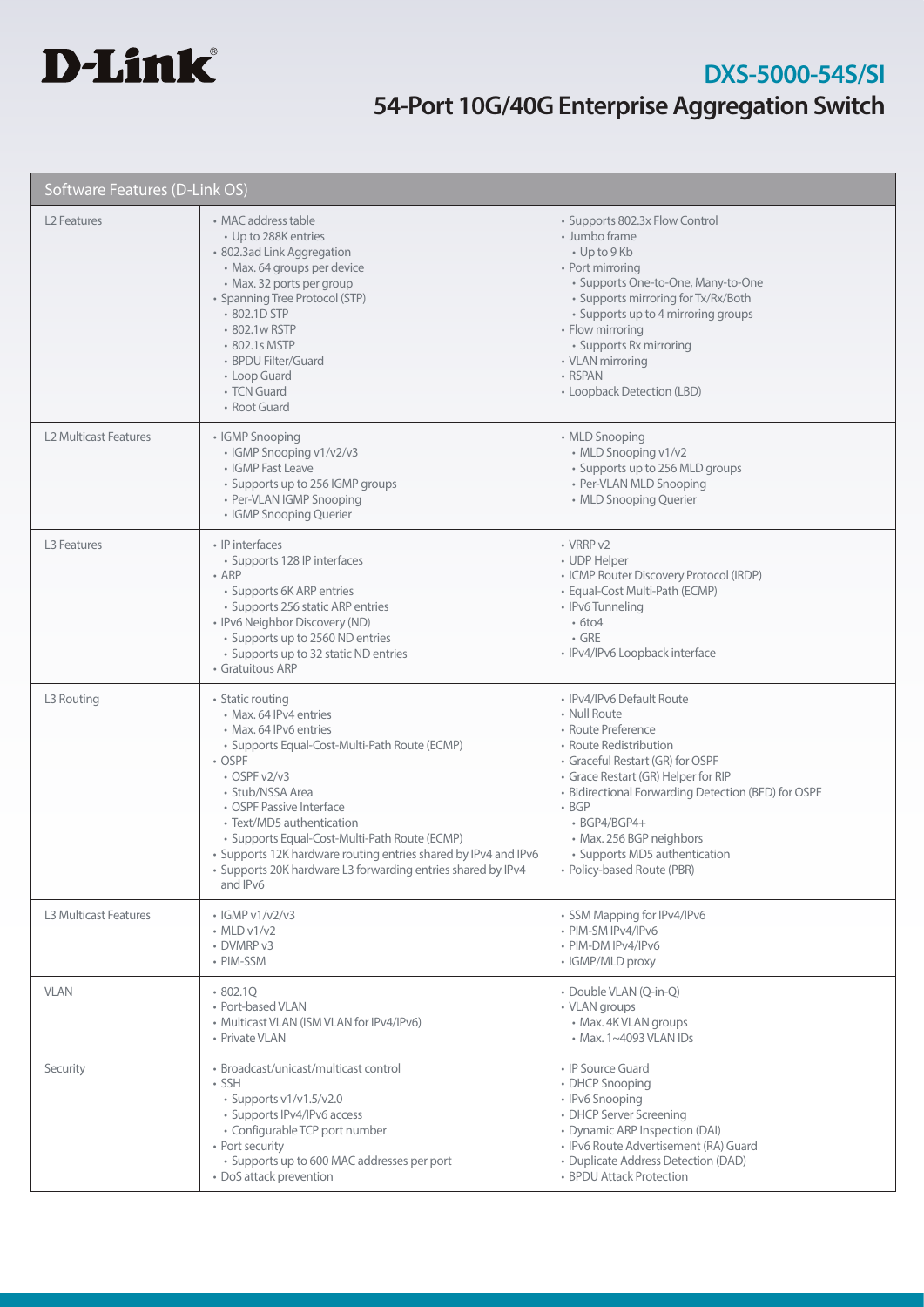

| Authentication,<br>Authorisation, Accounting<br>(AAA) | • 802.1X authentication<br>· Supports port-based access control<br>• Supports host-based access control<br>· Identity-driven policy assignment<br>• Dynamic VLAN assignment<br>• QoS assignment<br>• ACL assignment<br>• Guest VLAN<br>• RADIUS authentication                                                                                                                                                                                                                                                                                                                                | • TACACS+ authentication<br>• MAC-based Access Control (MAC)<br>• Supports port/host-based access control<br>• Compatible with RADIUS server authentication<br>• Authentication for management access<br>• Privilege level for management access<br>• Authentication database failover<br>• RADIUS/TACACS+ accounting |
|-------------------------------------------------------|-----------------------------------------------------------------------------------------------------------------------------------------------------------------------------------------------------------------------------------------------------------------------------------------------------------------------------------------------------------------------------------------------------------------------------------------------------------------------------------------------------------------------------------------------------------------------------------------------|-----------------------------------------------------------------------------------------------------------------------------------------------------------------------------------------------------------------------------------------------------------------------------------------------------------------------|
| Quality of Service (QoS)                              | • Max. of 8 priority queues per port<br>• Queue handling<br>· Strict Priority (SP)<br>• Weighted Deficit Round Robin (WDRR)<br>• Congestion control<br>• Weighted Random Early Detection (WRED)<br>• Bandwidth control<br>• Queue-based bandwidth control; min. granularity of 1% of<br>the port speed<br>• Three Color Marker<br>• Two Rate Three Color Marker (trTCM)<br>· Single Rate Three Color Marker (srTCM)                                                                                                                                                                           | • Class of Service (CoS)<br>• Switch port<br>• Outer 802.1p priority<br>• ToS/IP preference<br>• DSCP<br>• Policy Map<br>• Remark 802.1p priority<br>• Remark ToS/DSCP<br>• Rate limiting                                                                                                                             |
| Data Center Features                                  | · Open Network Install Environment (ONIE)<br>• FCoE Initialization Protocol (FIP) Snooping<br>· 802.1 Qau Congestion Notification (CN)<br>· 802.1Qbb Priority-based Flow Control (PFC)<br>· 802.1Qaz Enhanced Transmission Selection (ETS)                                                                                                                                                                                                                                                                                                                                                    | • Data Center Bridging Exchange (DCBX)<br>• OpenFlow v1.3<br>• Open API<br>• Supports Puppet/Chef<br>· Virtual eXtensible Local Area Network (VXLAN)                                                                                                                                                                  |
| Access Control List (ACL)                             | • MAC Access List based on:<br>• 802.1p priority mask<br>• VID mask<br>• Source/destination MAC address mask<br>• Ether Type mask<br>• IP Access List based on:<br>• Source/destination IP address mask<br>• IP preference/ToS mask<br>• TCP/UDP port number mask<br>· IPv6 Access List based on:<br>• Source/destination IP address mask<br>• TCP/UDP port number mask<br>• CPU interface filtering<br>· Max. 1023 rule entries                                                                                                                                                              | • Time-based ACL<br>• Max. ACL entries:<br>• Max. ingress ACL entries: 16K<br>• Max. egress ACL entries: 16K<br>• Max. number of access control lists: 100<br>• Max. VLAN access maps: 24<br>• Max. ACL rule entries: 1K:                                                                                             |
| Management                                            | · Industry-standard CLI<br>• Telnet server for IPv4/IPv6 access<br>• TFTP client for IPv4/IPv6<br>• FTP client for IPv4/IPv6<br>· Secure FTP (SFTP) client for IPv4/IPv6<br>• Multiple images<br>• Dual configurations<br>• SNMP<br>• Supports SNMP v1/v2c/v3<br>· Supports IPv4/IPv6<br>• SNMP traps<br>• System log for IPv4/IPv6 Syslog server<br>• Command logging<br>• SMTP<br>• RMON v1<br>• Supports 1/2/3/9 groups<br>• DHCP/BOOTP Client support for IPv4/IPv6 DHCP/BOOTP server<br>• DHCP Relay<br>· Supports IPv4/IPv6<br>• Option 82<br>• Supports user-defined TLV for Option 82 | · Event log<br>• DNS client<br>• SNTPv4<br>• LLDP/LLDP-MED<br>$\cdot$ CDP<br>• UDLD<br>• sFlow v5<br>• DHCP auto-configuration<br>• DHCP auto-image<br>• Flash file system<br>• DNS client for IPv4/IPv6<br>• Debug command<br>• Password recovery/encryption<br>• Supports IPv4/IPv6 Ping/Traceroute                 |